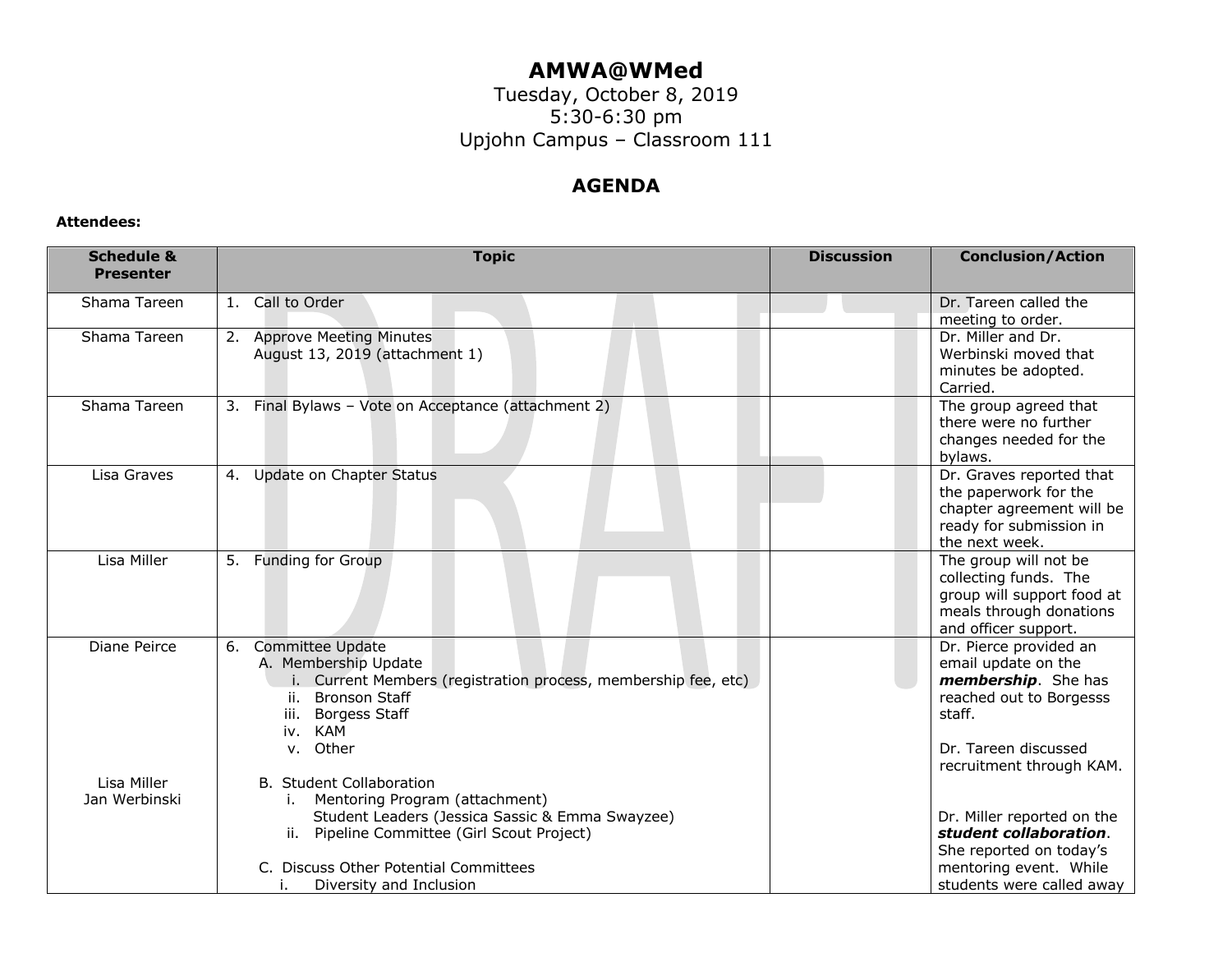|             | Public Health<br>ii.<br>iii.<br>Community Engagement<br>Advocacy<br>iv.                                                                                                                                                                                                                             | for another urgent event,<br>the mentors had a good<br>session discussing<br>mentoring issues. Dr.<br>Tareen discussed the<br>differences between<br>mentor and sponsor. The<br>following paper may be of<br>interest Soklaridis S, Zahn<br>C, Kuper A, Gillis D,<br>Taylor VH, Whitehead C.<br>Men's Fear of Mentoring in<br>the #MeToo Era $-$ What's<br>at Stake for Academic<br>Medicine? Malina D,<br>editor. N Engl J Med<br>[Internet]. 2018 Dec 6<br>[cited 2019 Oct<br>8];379(23):2270-4.<br>Dr. Miller discussed the<br>pipeline project.<br>Volunteers should identify<br>themselves to Dr. Miller.<br>Dr. Tareen will undertake<br>the advocacy committee.<br>AMWA at WMED discussed<br>the group's willingness |
|-------------|-----------------------------------------------------------------------------------------------------------------------------------------------------------------------------------------------------------------------------------------------------------------------------------------------------|-----------------------------------------------------------------------------------------------------------------------------------------------------------------------------------------------------------------------------------------------------------------------------------------------------------------------------------------------------------------------------------------------------------------------------------------------------------------------------------------------------------------------------------------------------------------------------------------------------------------------------------------------------------------------------------------------------------------------------|
| Lisa Graves | 7. Update on Human Trafficking Event                                                                                                                                                                                                                                                                | Dr. Graves discussed the<br>completed plans for the<br>spring AMWA and WIMS<br>meeting. The meeting is<br>scheduled for April 16,<br>2020 at the Upjohn<br>Campus.                                                                                                                                                                                                                                                                                                                                                                                                                                                                                                                                                          |
|             | 8. Ideas for AMWA@Wmed Annual Event<br>A. Possible dates<br>B. Possible Topics: Gender Equality in Health Care, TimesUp Health<br>Care (#TimesUPHC)<br>C. Possible Speakers: Reshma Jagsi, MD, Phil, Tiffany Love, PhD<br>FACHE (Regional Chief Nursing Officer for Coastal healthcare<br>Alliance) | The group discussed a fall<br>event; possible schedules<br>and dates. Dr. Tareen<br>will work with the Office<br>of the Dean to select<br>dates. Dr. Miller will look<br>a speaker to come to an<br>AMWA meeting to discuss                                                                                                                                                                                                                                                                                                                                                                                                                                                                                                 |